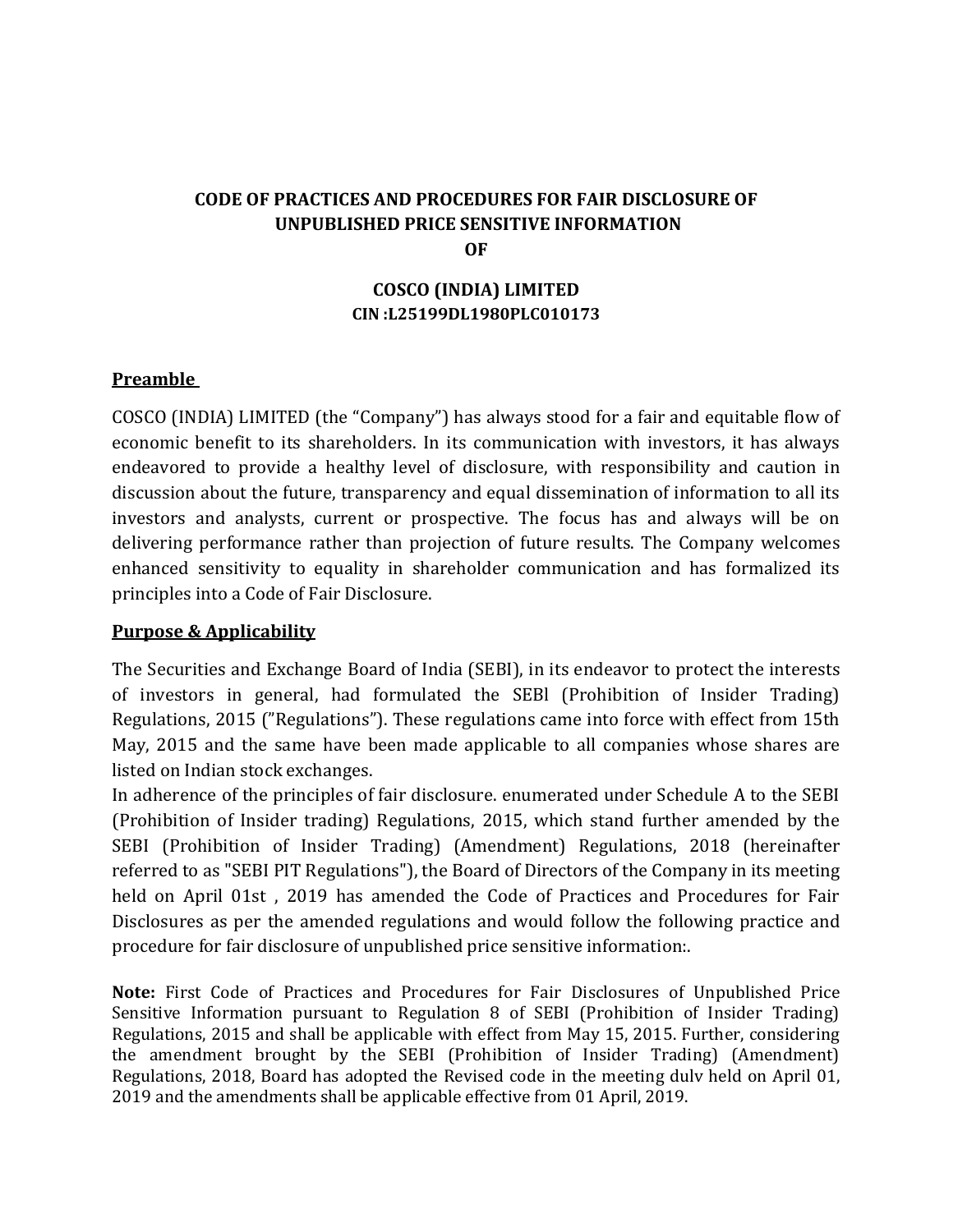## **Prompt Disclosure of Unpublished Price Sensitive Information**

Company will comply with all periodic reporting and disclosure requirements contained in the Companies Act, 2013, listing agreement executed with the stock exchanges, SEBI Insider Trading Regulations and other applicable laws. Company shall make prompt disclosure of Unpublished Price Sensitive Information that would impact price discovery no sooner than credible and concrete information comes into being in order to make such information generally available.

For this purpose Price Sensitive Information means any information which relates directly or indirectly to the Company and which, if published is likely to affect the price discovery of shares of the Company.

# **The following shall be deemed to be Price Sensitive Information:**

i. Periodical financial results of the Company;

ii. Intended declaration of dividends (both interim and final);

iii. Issue of securities, buy - back of securities or any forfeiture of shares or change in market lot of the Company's shares;

iv. Acquisition, Merger, De-merger, Amalgamation, Restructuring, Scheme of arrangement or takeovers;

v. Disposal, spin off or selling division of whole or substantially whole of the undertaking;

vi. Any major expansion plans or execution of new projects or any significant changes in policies, plans or operations of the Company;

vii. Changes in Key Managerial Personnel;

viii. Material events in accordance with the listing agreement; and

ix. Other matters as may be prescribed by SEBI/considered by the Compliance Officer to be price sensitive from time to time

## **Uniform and Universal dissemination of Unpublished Price Sensitive Information**

Company shall disseminate the Unpublished Price Sensitive Information uniformly and universally without any selective disclosure to all stakeholders through Stock Exchanges where the securities of the Company are listed.

## **Chief Investor Relations Officer**

Company Secretary will act as a chief investor relations officer to deal with dissemination of information and disclosure of unpublished price sensitive information to the stock exchanges where the Securities of the Company are listed.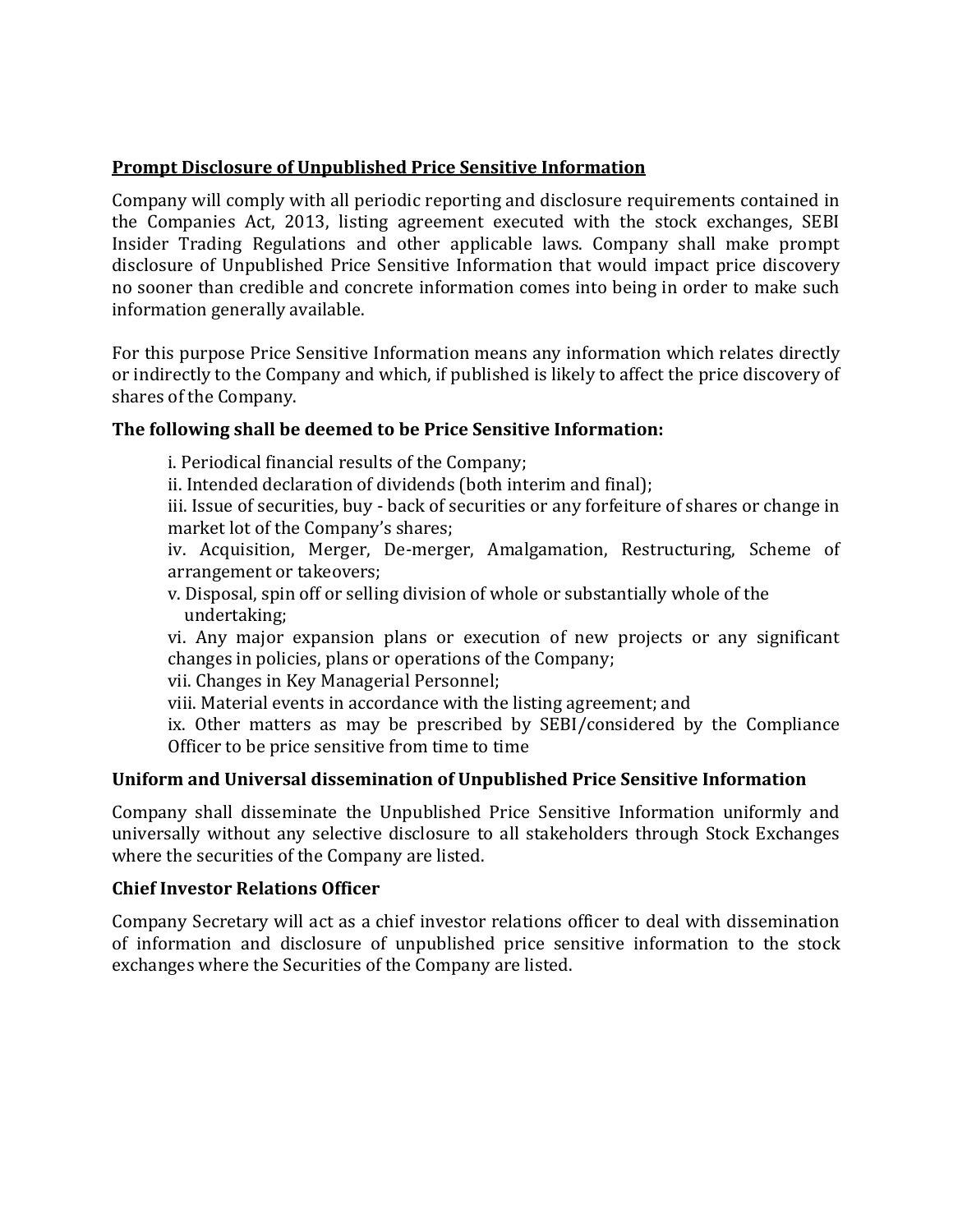# **Prompt disclosure of information that get disclose inadvertently or selectively**

The Company shall use its best endeavours to avoid selective disclosure of price sensitive information. However, if any Information gets disclosed selectively or inadvertently or otherwise, endeavour shall be made to make generally available the above information through dissemination of the same to Stock Exchange (BSE Ltd) where the securities of the Company are listed as soon as practicable.

# **Appropriate and fair response to queries on news reports and requests for verification of market rumours by regulatory authorities.**

Appropriate, fair & prompt response shall be submitted to all queries on news reports or requests for verification of market rumors received from regulatory authorities.

The CIO may also decide whether a public announcement is necessary for verifying or denying rumors and in case it is necessary, the Company should make a public announcement for either verifying or denying the rumors.

## **Information shared with analyst and research personnel**

Company shall ensure that the information shared with analyst and research personnel is not Unpublished Price Sensitive Information. Only Public information will be provided to Analysts/Research person and Institutional Investors. Alternatively any unpublished price sensitive information given to Analysts/Research Person should be simultaneously made public at the earliest.

## **Unpublished Price Sensitive Information on need to know basis**

Unpublished Price Sensitive Information shall be handled on a need to know basis, i.e. Unpublished Price Sensitive Information should be disclosed only to those within the Company who need the information to discharge their duty and shall not be communicated to any person except in furtherance of the legitimate purposes, performance of duties or discharge of legal obligations.

## **Communication or procurement of unpublished price sensitive information**

Sharing of information with partners, collaborators, lenders, customers, suppliers, merchant bankers, legal advisors, auditors, insolvency professionals, other advisors or consultants, shall be considered as "legitimate purposes" for the purpose of sharing unpublished price sensitive information in the ordinary course of business by an insider, provided' that such sharing has not been carried out to evade or circumvent the prohibitions of the PIT regulations.

A structured digital database shall be maintained containing the names of such persons or entities as the case may be with whom information is shared for legitimate purposes along with the Permanent Account Number or any other identifier authorized by law where Permanent Account Number is not available. Adequate and effective system of internal